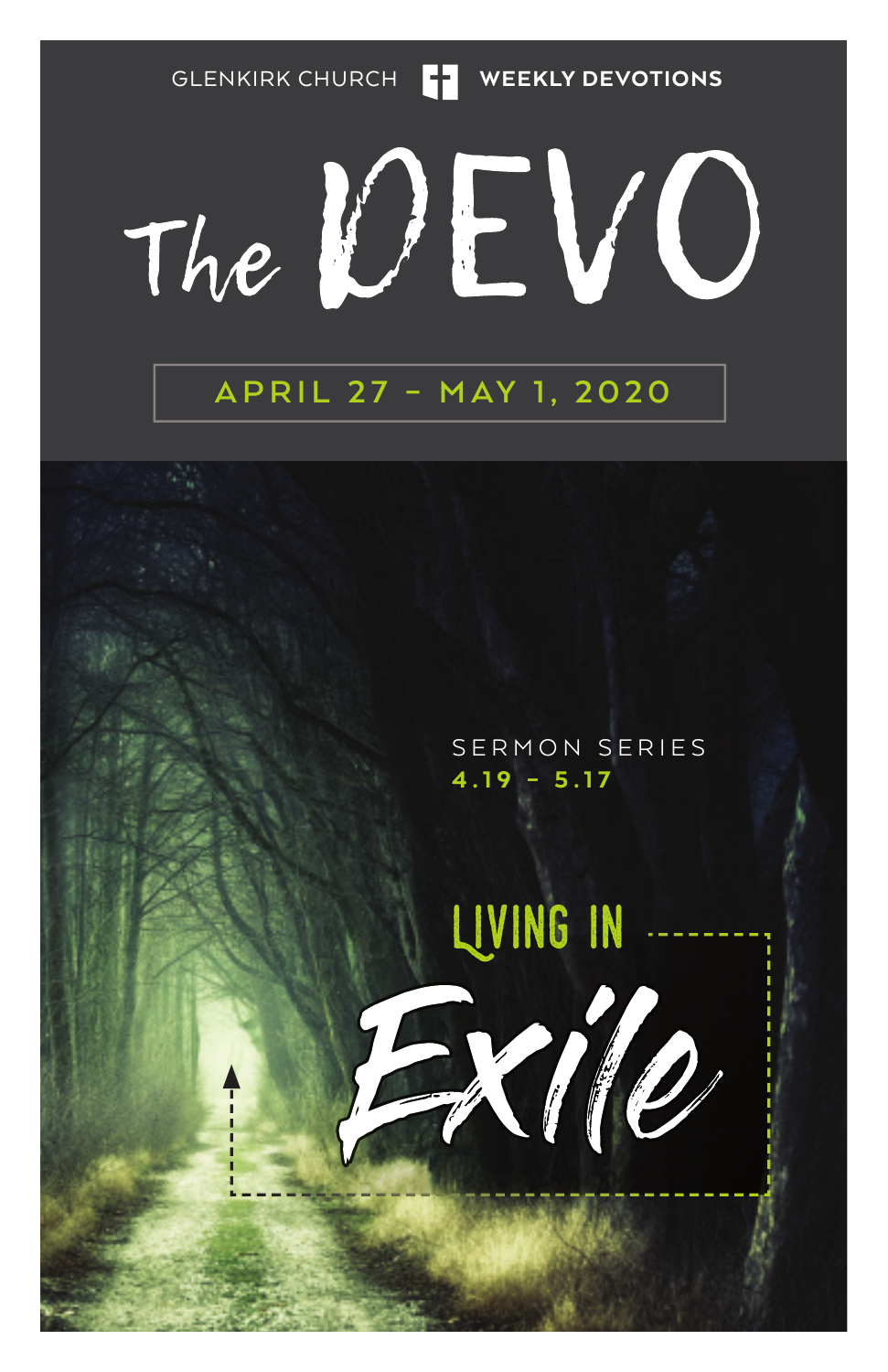# MONDAY

#### Jeremiah 29:7; Esther 4:6-17; Philippians 2:3-4

This week we consider Esther, who lived in Medo-Persia and became queen during the time of Judah's post-exile resettlement. Esther bravely revealed her Jewishness, risking her own life to intercede for her fellow Jews. She subordinated self-interest to community welfare, a timely example for us in light of the current pandemic crisis. Let's start with a brief summary of this beautiful book packed with intrigue, life-threatening challenges and heroism.

After Persian King Ahasuerus (Xerxes) dismissed Queen Vashti in about 470 BC, he staged a competition to determine her successor. Mordecai had raised his orphaned cousin, Esther, and encouraged her to enter the contest; she did and became queen (while initially keeping her Jewishness secret). Mordecai, later learning of a planned uprising against the king, advised Esther of this and the plot was squelched.

Upon promotion to second-in-command, the king's "cabinet member" Haman fumed at Mordecai's refusal to honor him. Vengeful Haman engineered a law to plunder and destroy Jews living in the empire. Mordecai appealed to Esther to intervene with Ahasuerus against the statute, although such petition could prompt her execution. Esther entertained the king and Haman, and she related circumstances that revealed Mordecai's faithfulness and Haman's treachery. Haman had built gallows to hang Mordecai; instead, Ahasuerus promoted Mordecai and executed Haman on this same gallows.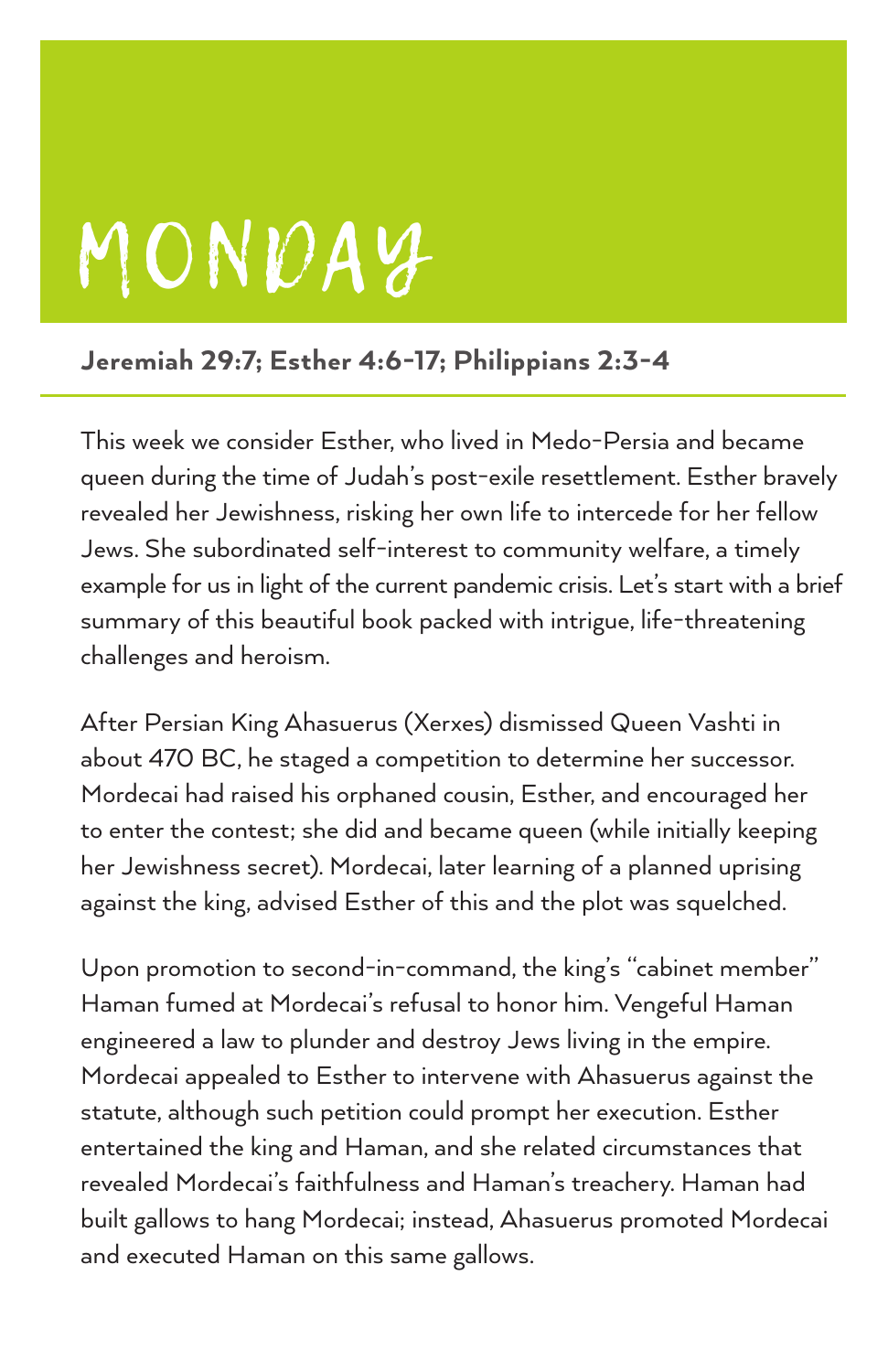In encouraging Esther, Mordecai reasoned, "*Who knows whether you have not come to the kingdom for such a time as this?*" (Esther 4:14). The Jews were saved by Esther's intervention and thereafter celebrated the commemorative Feast of Purim. Esther and Mordecai, like Joseph and Daniel before them, were faithful Jewish foreigners who ascended to prominent positions in the world's then-leading empire. As we'll explore later this week, God remains in control and has allowed current circumstances for our ultimate benefit (Romans 8:28) and His glory.

How can you and I exemplify how "*the last shall be first*" (Matthew 20:16), selflessly serving others in our community amidst such trying times? As conscientious citizens we must sustain *physical* distancing. However, this is not the time for "social distancing." Whom should you love in Jesus' name, responsibly connecting with the lost, lonely and/or hurting?

#### **QUESTIONS**

What circumstances led to Esther's ascent as queen in ancient Medo-Persia? How did God use her to save the Jews, turning the tables on their enemy?

#### PR AYERS FOR FOR HIS CHILDREN

Pray for For His Children (FHC), a ministry founded on the principle that each child is created in God's image. FHC provides care and love to vulnerable children in Ecuador until they can be reunited with families or be adopted. The staff members provide a home for newborns to young adults who have experienced abandonment, abuse, or neglect.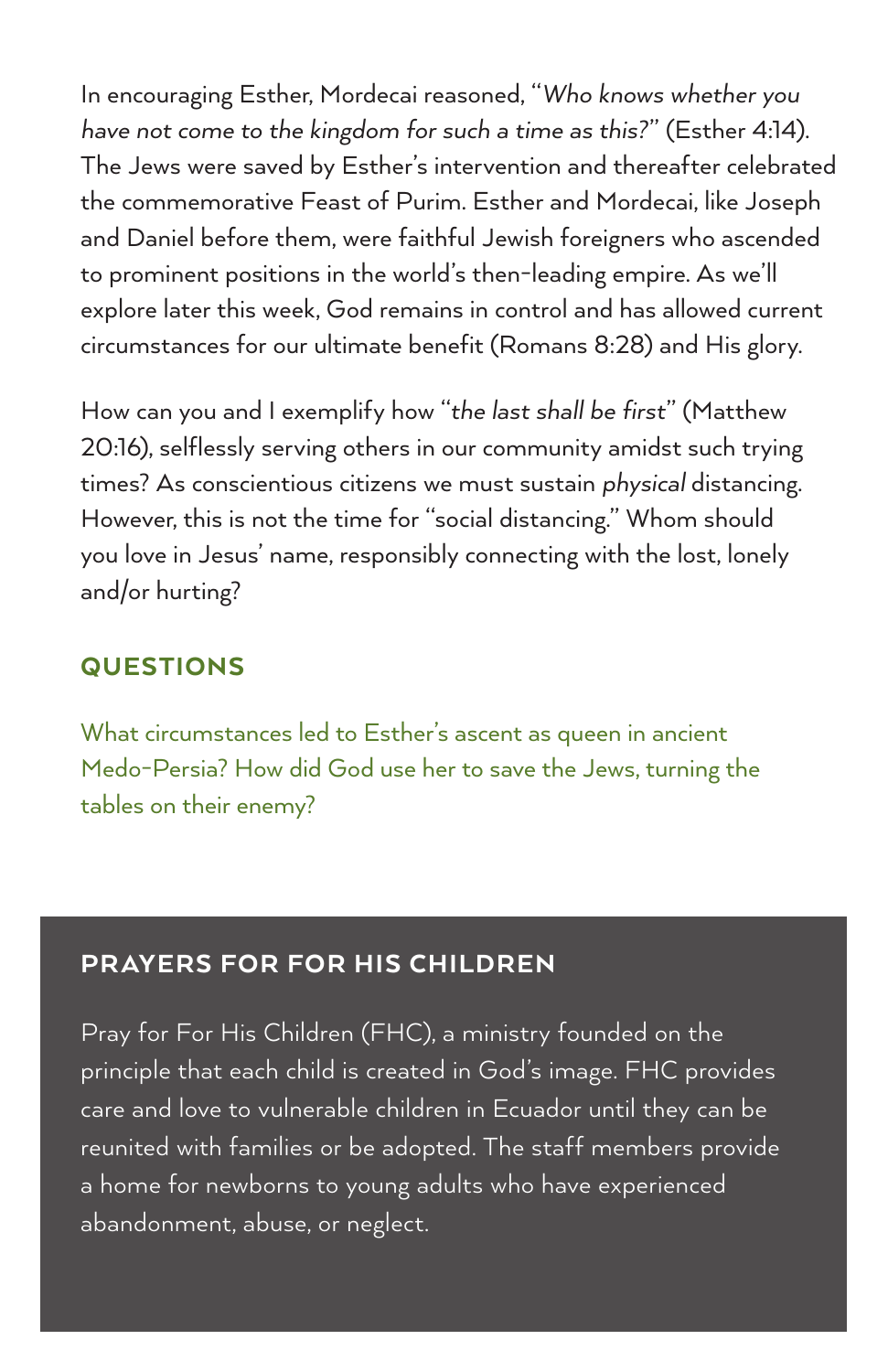# TUESDAY

#### Jeremiah 29:7; Mark 1:2-8; Acts 22:12-21

Esther and Mordecai's story unfolded amidst the backdrop transitioning world powers. Babylon had fallen to Medo-Persia, after which new leadership supported the Jews' repopulation of Judea. The first wave of Jewish re-settlers was in motion. However, it appears that Esther and Mordecai would not return to Judea. Why?

Yesterday we compared Esther and Mordecai with their faithful predecessors, Joseph and Daniel. However, there is another curious parallel among these Old Testament figures: while each persevered and prospered amidst exile, none returned to Israel alive. We can excuse Daniel here, as he was elderly by the time of Medo-Persia's takeover. But might we criticize Esther, Mordecai and Joseph for eschewing the Promised Land? Had they become too worldly? Or, was God perhaps keeping them amidst pagans as "*salt and light*" (Matthew 5:13-14)? The Bible is silent here.

We can, however, look to at least three New Testament figures exemplifying being "*in the world, while not of it*" (paraphrasing John 15:19 and 17:14-16). This starts with Jesus Himself, our Emmanuel. "*The Word became flesh and dwelt among us*" (John 1:14); He is the supreme Example of loving and impacting the world while transcending its corruption. Jesus prayed for His faithful disciples in kind (John 17:6-19); they generally displayed an "in, but not of the world" orientation after the Holy Spirit's subsequent coming and filling (Acts 2).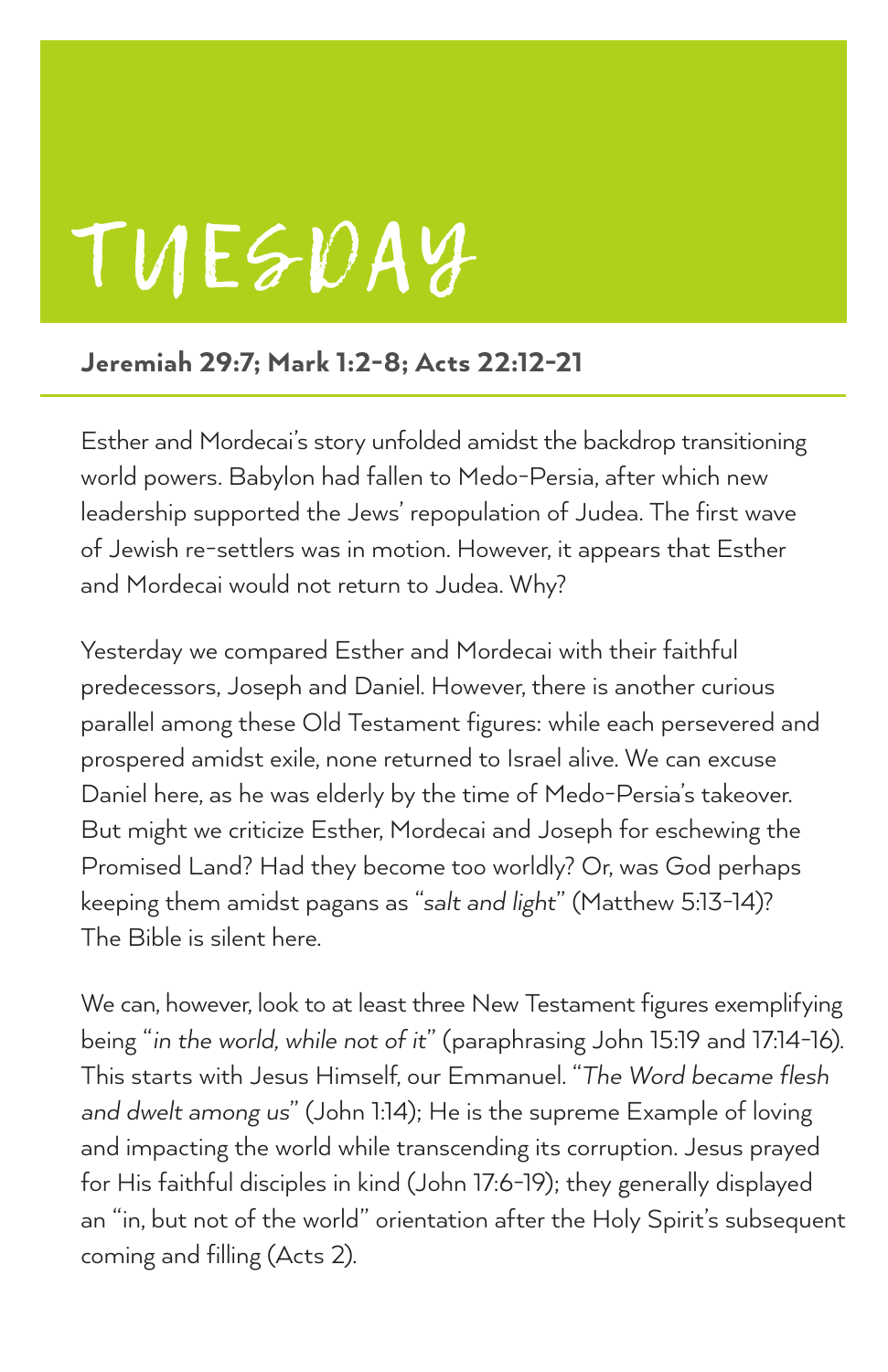John the Baptist also lived with a "not of the world" emphasis, perhaps to the extreme. He fulfilled his mission as the Messiah's forerunner, serving ascetically in the Judean wilderness while calling the Hebrews to repentance and baptism. Paul likewise mixed among the people throughout the Mediterranean region, faithful to his vocation as "*the apostle to the Gentiles*" (Romans 11:13). Like John, Paul's career included self-denial, personal hardships and, ultimately, martyrdom for God's glory. Both men impacted the kingdom, faithfully witnessing to the lost.

Is it better to endure amidst "exile," as Esther did, or was John's calling to seclusion or Paul's mobile mission more admirable? Those are God's decisions. Wherever God places us, we are called to faithfulness. How can you be a true, fruitful servant given current circumstances? To what is He calling you?

#### **QUESTIONS**

Were Esther and Mordecai unfaithful in not returning to Judah? What does it mean to be "in the world, but not of the world"? Who are some prominent New Testament examples of "in, while not of the world"?

#### PRAYERS FOR FOR HIS CHILDREN

Pray for continued health and protection for each child and caregiver at For His Children.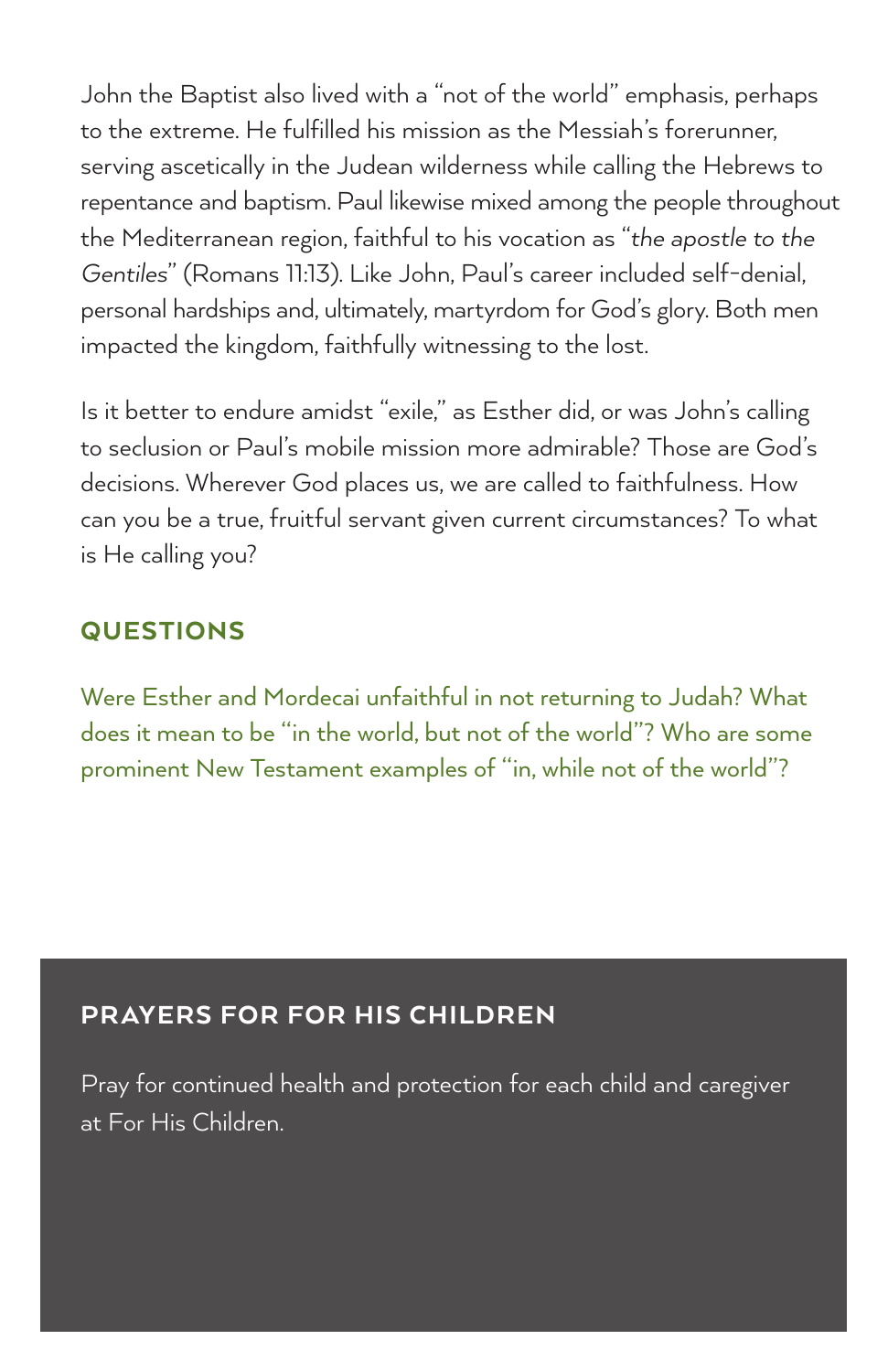# WEDNESDAY

#### Ruth 3:8-11; Judges 4:3-5; Romans 16:1-7

One of the common knocks against the Bible is that it encourages downgrading and oppressing women. Old Testament examples of women treated like property are cited, as are the Apostle Paul's epistles and associated guidelines seemingly limiting women's church roles. But are such criticisms valid? Do the Bible and Christianity subjugate women?

This week's featured biblical heroine, Esther, is just one example of women scripturally celebrated and esteemed; and Esther's case is not isolated. Ruth, also the namesake of an Old Testament book, was a celebrated picture of loyalty and faithfulness. Jews continue to read the book of Ruth and honor her throughout the harvest festival of Shavuot (Pentecost). Rahab, a foreigner like Ruth and a "harlot" to boot, was esteemed for her role enabling the Israelites' capture of Jericho (Joshua 2, 6). Deborah was a prophetess and Israel's fourth judge—a God-sent leader of the Israelites prior to the kings (Judges 4-5).

As the New Testament commences, the Virgin Mary is called to bear the Messiah. Her associated challenges, including being labeled an adulteress by some, are hard to overstate. Mary was, however, "*blessed among women*" (Luke 1:42). Her devotion and strength enabled her to be with Jesus even amidst His agony—enduring a mother's heartbreak on Calvary's cross while ten cowardly disciples fled the scene. She was there among other faithful women who persevered with the Savior to the end (John 19:25).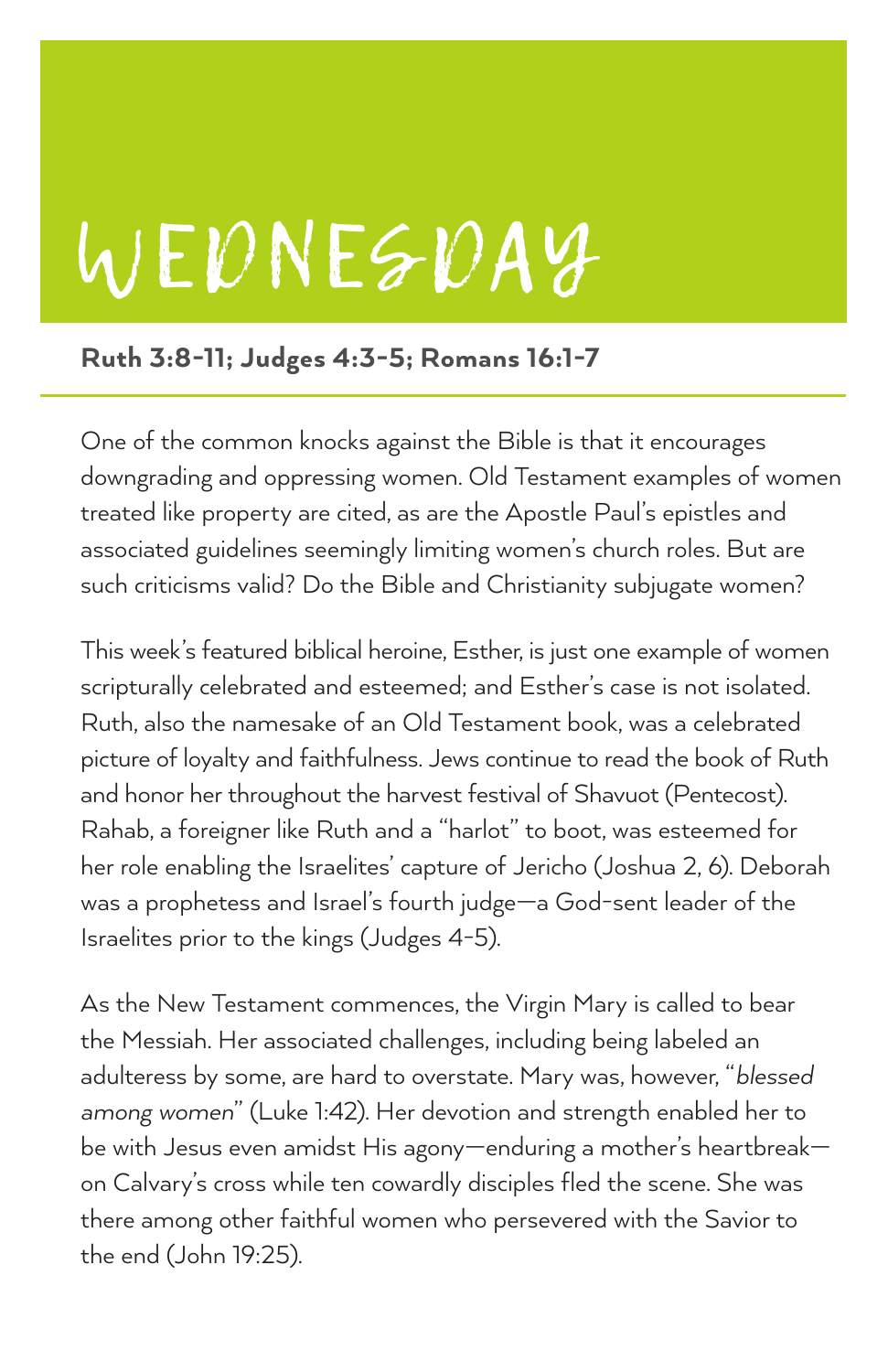The Apostle Paul, a "male chauvinist" in the eyes of many, shared his ministry with numerous women and commended them, including Phoebe (Romans 16:1-2), Priscilla (Acts 18:24-26), and an early European convert to Christianity, Lydia (Acts 16:14-15), among others. This same Paul famously penned, "*There is not Jew or Greek, slave or free, male or female, for you are all one and the same in Christ Jesus*" (Galatians 3:28).

Don't let a Bible critic hamstring you with half-truths or proof texts absent context. Women were, and often continue to be, mistreated and marginalized throughout our world. But our Lord does not condone this. Know the Scriptures and their context so that you can lovingly correct any "politically correct" skeptic offering related, misinformed challenges.

#### **QUESTIONS**

Was the Apostle Paul a male chauvinist? How does the Bible elevate the stature of women vs. prevailing ancient cultural norms? Why is knowing the Bible important when conversing with a politically correct skeptic?

#### PR AYERS FOR FOR HIS CHILDREN

Pray for the staff and their families of For His Children during this time of uncertainty.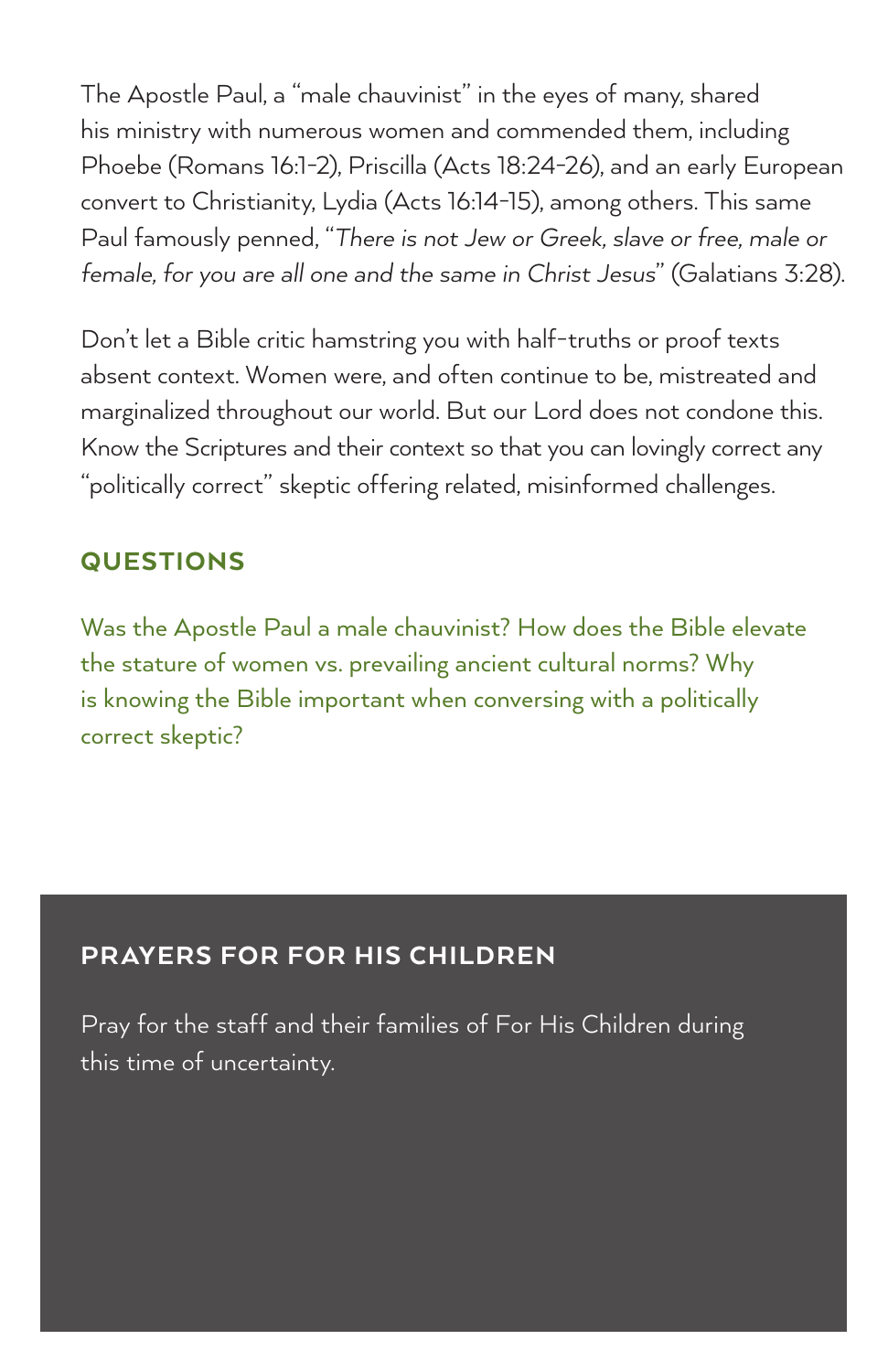## THURSDAY

#### Jeremiah 29:11-13; Habakkuk 1:1-5

The pandemic dominating the media and current, everyday existence may provoke this lament from some: "Where is God in all of this?" Others might challenge: "If God exists and is good and all-powerful, then how could He permit \_\_\_\_?" The Bible doesn't duck such questions, however, sharing unvarnished truth and plumbing the depths of the human condition; e.g., "*My tears have been my food day and night, while they say to me all the day long, 'Where is your God?*'" (Psalm 42:3).

Esther is particularly interesting, given our circumstances. It is the Bible's only book wherein God is not mentioned—yet God's sovereign will prevails throughout. "The main purpose of [Esther] lies precisely in ... the hand of Providence. … how the invisible God of the Jews, the Unseen, without coming into prominence, directs history in accordance with His will, even for the undeserving, because He has His hand upon them. … [This book illustrates] the triumph of God over Fate." (Peter Pett)

Jeremiah 29:11-13 offers particular comfort amidst times like these, with encouragement both for believer—"*I know the plans I have for you … plans for good … to give you a future and a hope*"—and unbeliever alike—"*You will seek Me and find Me, when you seek Me with all your heart.*" It parallels the promise of Romans 8:28: "*… in all things God works for the good of those who love Him, who have been called according to His purpose*" (NIV).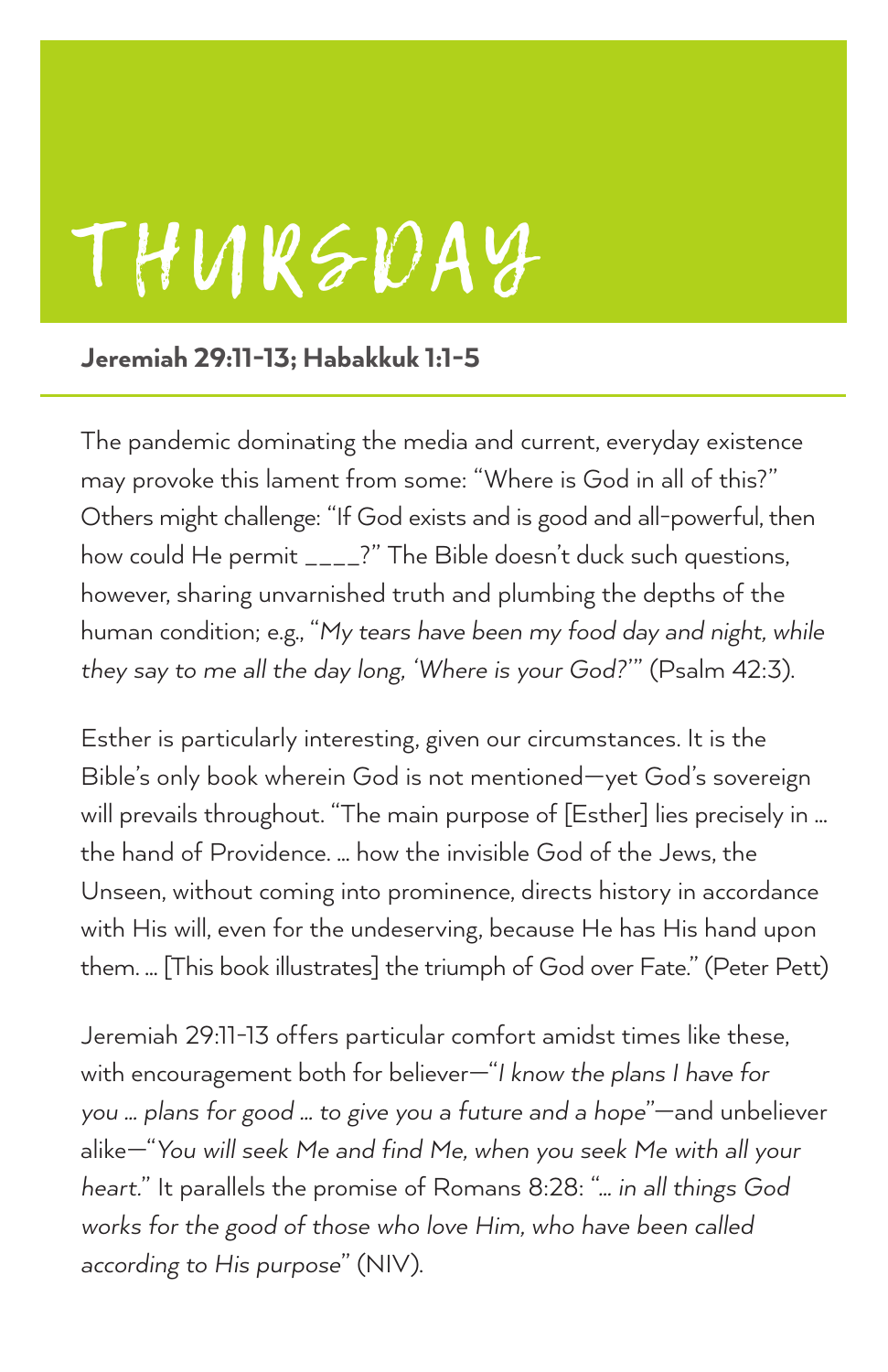This morning, while pondering today's devotional, I listened to a teacher I've increasingly appreciated, Steve Gregg. I'll paraphrase Gregg's highly relevant teaching: "God is fully in control, even amidst extreme trials like pandemics. We can see life like the backside of a tapestry—a seemingly haphazard collection of colored strings looking tangled and discordant. But our God is the Creator and 'Weaver' when the front of the tapestry is seen, as He views and crafts it, a meaningful and beautiful picture emerges."

Feeling lonely in isolation? God is in control. Fearful for your own or other's safety? God is in control. Do you know anybody who is despairing? When better to share Jesus' love and, perhaps, Jeremiah 29:11-13?

#### QUESTIONS

How does the Bible address everyday fears, doubts and questions that all, even believers at times, might have? What is a key theme of the book of Esther?

#### PRAYERS FOR FOR HIS CHILDREN

Pray for the people of Ecuador. Their health system is not very strong and their economy was already struggling. This crisis will have a deep and probably lasting negative impact on the most vulnerable. We know that this can in turn result in higher levels of child abuse and neglect.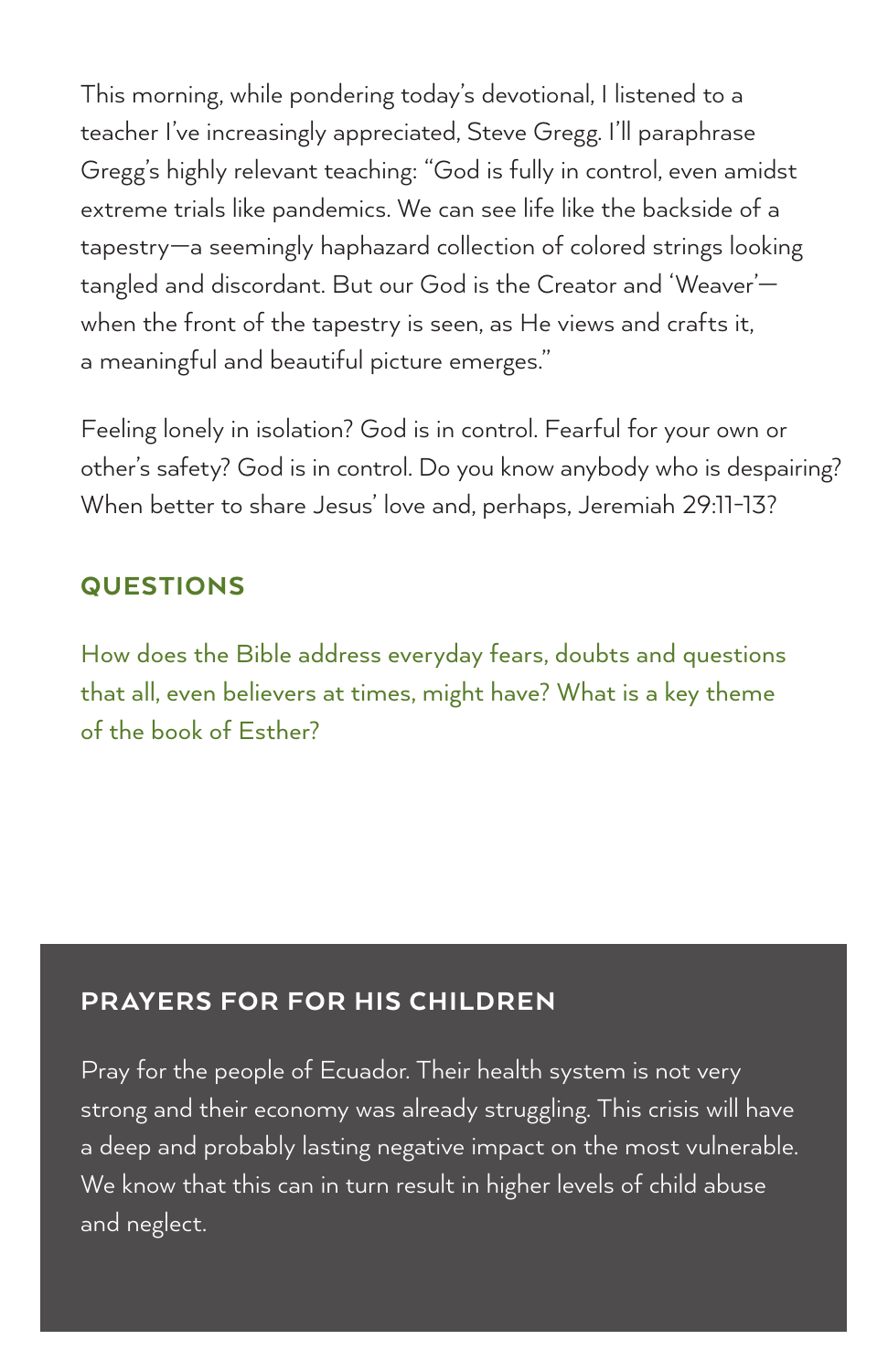## FRIDAY

#### Jeremiah 29:7; James 1:2-4; 2 Corinthians 1:3-5

Christ followers are acquainted with persevering during trials; the Bible encourages us accordingly. The newborn church, despite extreme persecution by Roman Caesars and antagonistic Jews, grew and thrived. Jesus explicitly commended the 1st century Smyrna church for its faithfulness amidst tribulation (Revelation 2:8-11). Tertullian once stated, "The blood of the martyrs is the seed of the church." (BrainyQuote)

Believers—though "recovering humans" like others—know that we can draw upon God's help amidst ordeals, enabling a "*peace which surpasses all understanding*" (Philippians 4:7). But how should we comfort unbelievers during times such as these, facilitating community welfare like Esther did?

Pastor Jeff Lyle's related advice: "**1. Don't assume that their hour of need is your moment for evangelistic ambush.** [Don't succumb to] hijacking difficult moments in nonbelievers' lives [as] an open door for proselytization. Be sensitive to their surface needs [and] seek direction from God … [Otherwise] you may actually take them backwards in their [openness to] the Gospel. … **2. Slow down and listen intently.** … Avoid turning [nonbelievers'] emotional words into an argument, especially when they need to know that you are a safe place for them to express their struggle or confusion about what is happening. …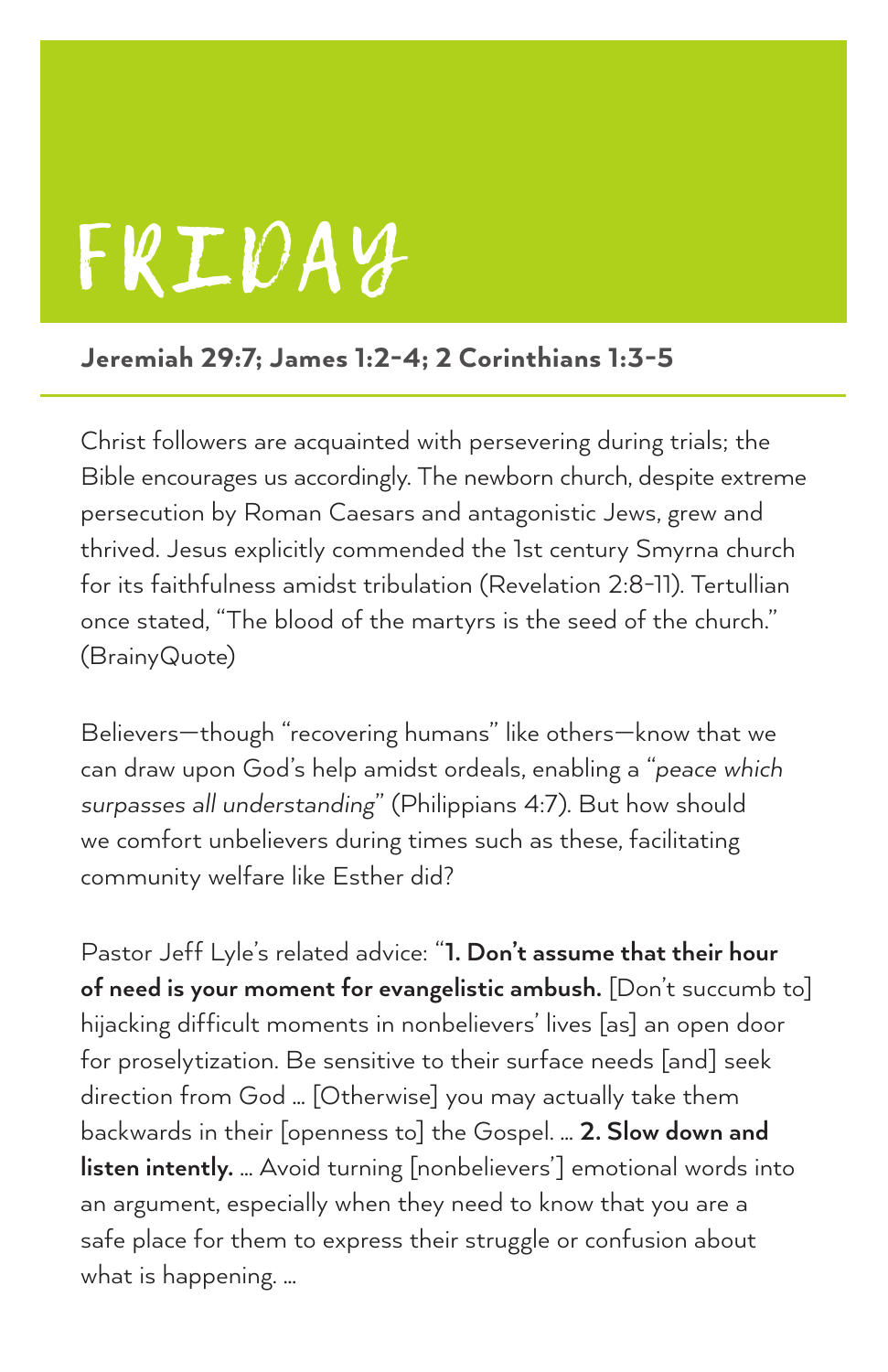"**3. Offer them objective hope.** … Look for ways to gently share how God has come alongside you in your own times of heartbreak, doubt or pain. … *All humans share one thing in common: we have all known pain and suffering on some level.* Connect with them as a fellow human and offer them true compassion. … **4. Remember that there is only one Savior (and He is not you)**. You likely cannot fix their dilemma. … Their fear will not magically disappear simply because you care for them. Jesus ultimately has to do the heavy lifting in times of struggle. … God will use you in those lives, and this is contingent more so on your *availability* than your *ability*. … [Be] intentionally loving, relationally sensitive, and sincerely compassionate."

Widespread crises present opportunities to represent Jesus among others supportively and winsomely. Again quoting Mordecai: "*Who knows whether you have not come to the kingdom for such a time as this?*" (Esther 4:14).

#### **QUESTIONS**

We have a personal relationship with God in Christ to comfort and guide us. But how can we encourage others who don't know Christ within scary circumstances like the current pandemic? What are some of the worst things we can do when engaging fearful or discouraged unbelievers?

#### PR AYERS FOR FOR HIS CHILDREN

Please pray that God will continue to bring individuals and churches alongside the FHC ministry, to ensure that For His Children can continue to care for hurting children who need love and care.